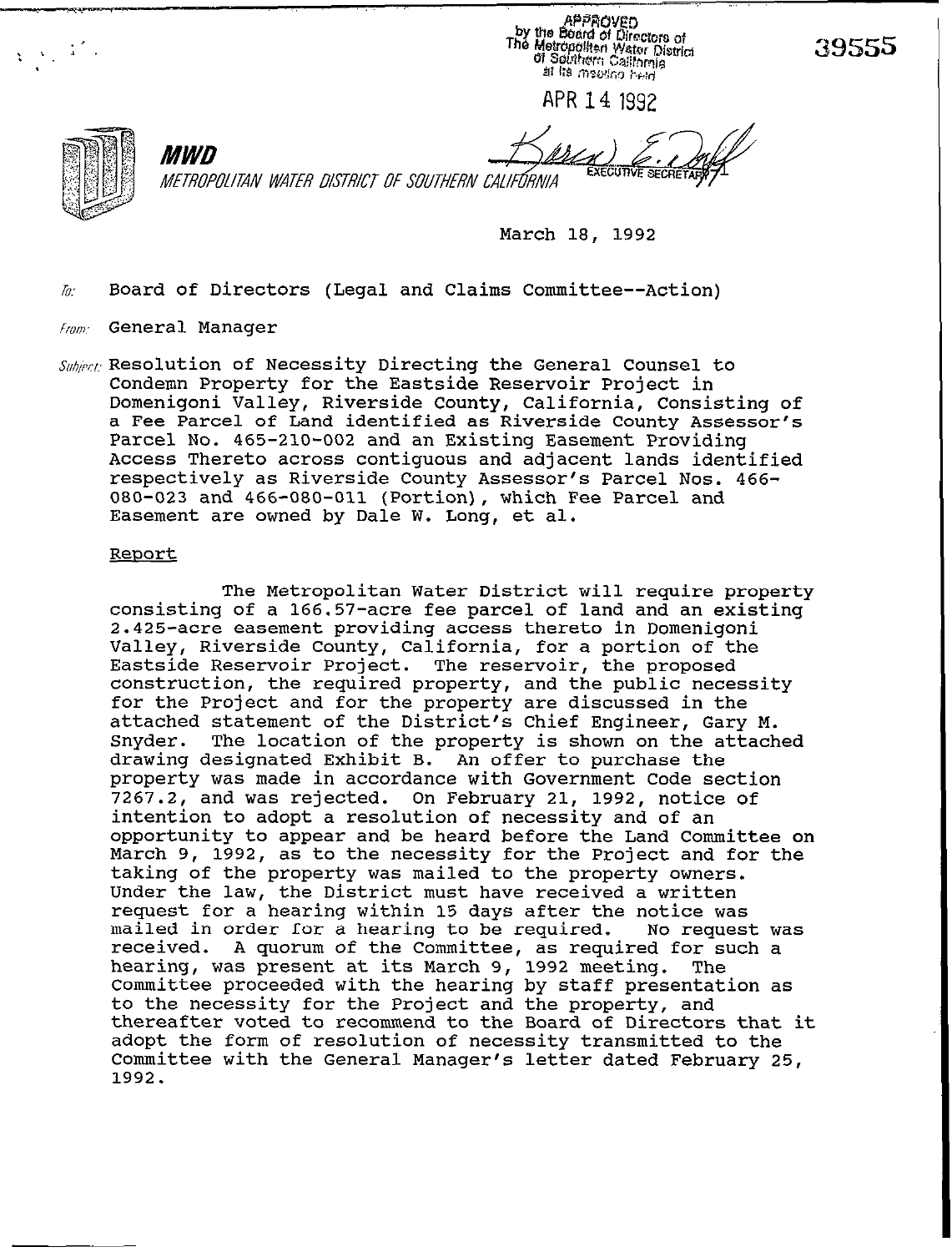**Board of Directors -2- March 18, 1992** 

 $\frac{1}{2}$ ,  $\frac{1}{2}$ ,  $\frac{1}{2}$ ,  $\frac{1}{2}$ ,  $\frac{1}{2}$ ,  $\frac{1}{2}$ ,  $\frac{1}{2}$ ,  $\frac{1}{2}$ ,  $\frac{1}{2}$ ,  $\frac{1}{2}$ ,  $\frac{1}{2}$ ,  $\frac{1}{2}$ ,  $\frac{1}{2}$ ,  $\frac{1}{2}$ ,  $\frac{1}{2}$ ,  $\frac{1}{2}$ ,  $\frac{1}{2}$ ,  $\frac{1}{2}$ ,  $\frac{1}{2}$ ,  $\frac{1}{2}$ ,

**Transmitted herewith is the form of resolution declaring the necessity for the Project and for the acquisition of the property described in Exhibit A attached thereto and directing the General Counsel to commence condemnation proceedings in Riverside County to acquire the property.** 

**On October 8, 1991, your Board and its Advisory Committees acting on this matter certified that the Final Environmental Impact Report for the Eastside Reservoir Project had been completed in compliance with the California Environmental Quality Act (CEQA) and the State Guidelines, and that it had reviewed and considered the information contained in that document. Your action on the subject resolution is therefore in compliance with CEQA. No furthercenvironmental documentation or review is necessary for your Board to act on this request.** 

# **Board Committee Assicrnment**

**This letter is referred to the Legal and Claims Committee because of its authority to advise, study, and make recommendations with regard to litigation brought by the District, pursuant to Administrative Code section 2461(a).** 

### **Recommendation**

#### **LEGAL AND CLAIMS COMMITTEE FOR ACTION.**

**It is recommended that the Legal and Claims Committee recommend to the Board of Directors that the Board, by a twothirds vote, adopt the attached resolution declaring the necessity for the Project and for the property described in Exhibit A attached thereto and directing the General Counsel to commence condemnation proceedings in Riverside County,**  California, to acquire the property.

Carl Boronkay

**RDT:pmsm Eastland** 

**Attachments**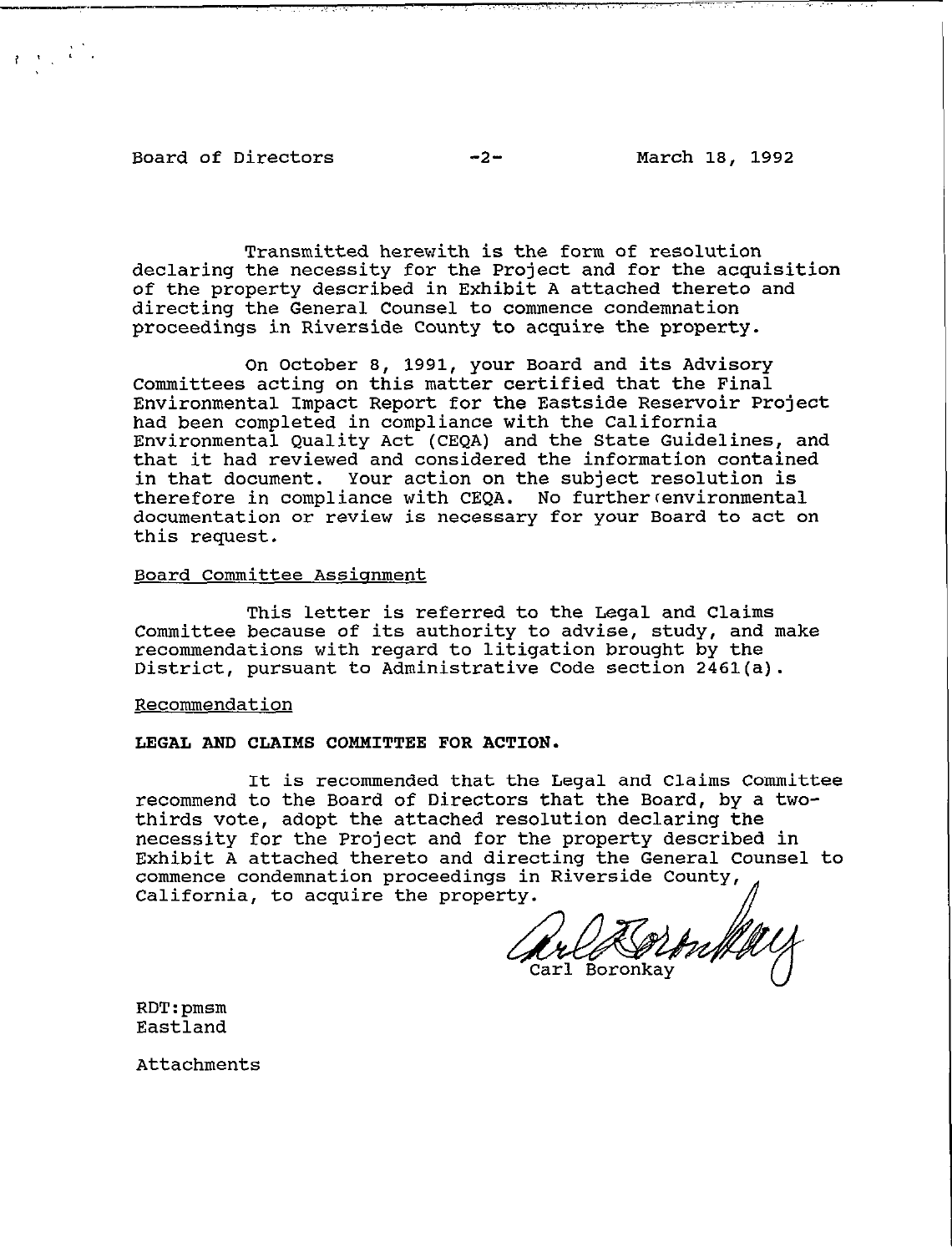-,..\_

STATEMENT OF GARY M. SNYDER IN SUPPORT **OF RESOLUTION NECESSARY (EASTSIDE RESERVOIR)** 

**I, GARY M. SNYDER,** declare:

1. I am chief engineer of The Metropolitan Water District of Southern California.

2. In order for Metropolitan to insure reliable delivery of water to its member public agencies for service to the public, it is necessary to construct, operate and maintain a water reservoir at a certain location in Domenigoni Valley, Riverside County, California.

3. The acquisition **of** property, consisting of one fee parcel of land and one existing easement providing access thereto described in the proposed resolution of necessity, is necessary for the construction, operation and maintenance of a portion of the reservoir for the storage and transportation of water for domestic and municipal uses within the District's boundaries. The property is located within the District's boundaries. The work to be performed includes clearing, grading and site preparation for the reservoir and necessary work for construction of a portion of a saddle dam on the property.

4. Metropolitan will require entry upon the property in order to be able to commence the work.

5. So that it may be assured that Metropolitan will have possession and may proceed with the work, it is necessary<br>that the resolution be adopted in exder that an action way be that the resolution be adopted in order tnat an action may be commenced to condemn the property described on the proposed resolution of necessity, and a court order obtained authorizing Metropolitan to take possession **of** the property.

Executed in Los Angeles, on February  $25'$ , 1992.

Jan M Smiler

RDT:pmsm Eastland.sny

<sup>I</sup>.,'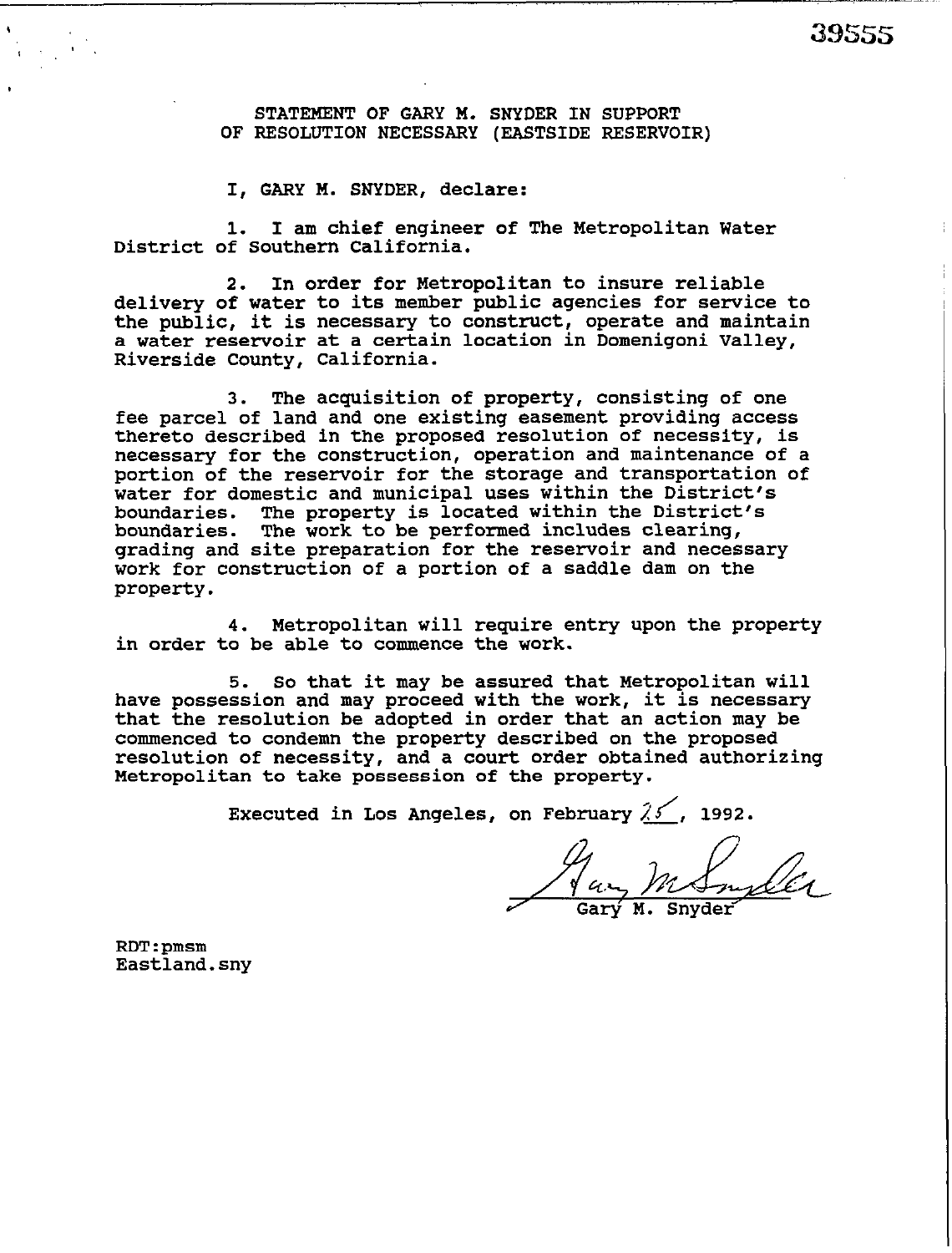# RESOLUTION 8366

A RESOLUTION OF THE **BOARD OF DIRECTORS OF THE METROPOLITAN WATER DISTRICT OF SOUTHERN CALIFORNIA DIRECTING THE CONDEMNATION OF CERTAIN PROPERTY SITUATED IN RIVERSIDE COUNTY (EASTSIDE RESERVOIR PROJECT)** 

BE IT RESOLVED, by the Board of Directors of The Metropolitan Water District of Southern California (District):

Section 1. The District's Board finds and determines that the public interest and necessity require, for public use, the construction, operation, and maintenance of a reservoir in the County of Riverside, California, for the storage and transportation of water for domestic and municipal uses within the District's boundaries, and that certain property situated in the County of Riverside is necessary therefor.

Section 2. The property, the acquisition of which is required by the public interest and necessity for the uses set forth in Section 1 hereof, consisting of a fee parcel of land and an existing easement providing access thereto, is described in Exhibit A attached hereto and incorporated herein by reference. The property is located within the District's boundaries.

Section 3. The District's Board of Directors hereby declares its intention to acquire the property by proceedings in eminent domain as authorized by the Metropolitan Water District Act (Stats. 1969, Ch. 209, as amended).

Section 4. The proposed project is planned or located in the manner that will be most compatible with the greatest public good and the least private injury.

Section 5. The offer required by Section 7267.2 of the California Government Code has been made to the owners of record of the property.

Section 6. The District's General Counsel is hereby directed to commence proceedings in the Superior Court of California, County of Riverside, for the purpose of condemning and acquiring the property and to take such steps as may be necessary to secure an order of court permitting the District to take possession of the property for the uses and purposes herein described. He is authorized to take such action and steps as he deems necessary in connection with such proceedings, including the amending of the complaint to reduce the extent of the property to be acquired so as to reduce the compensation payable in the action where such change would not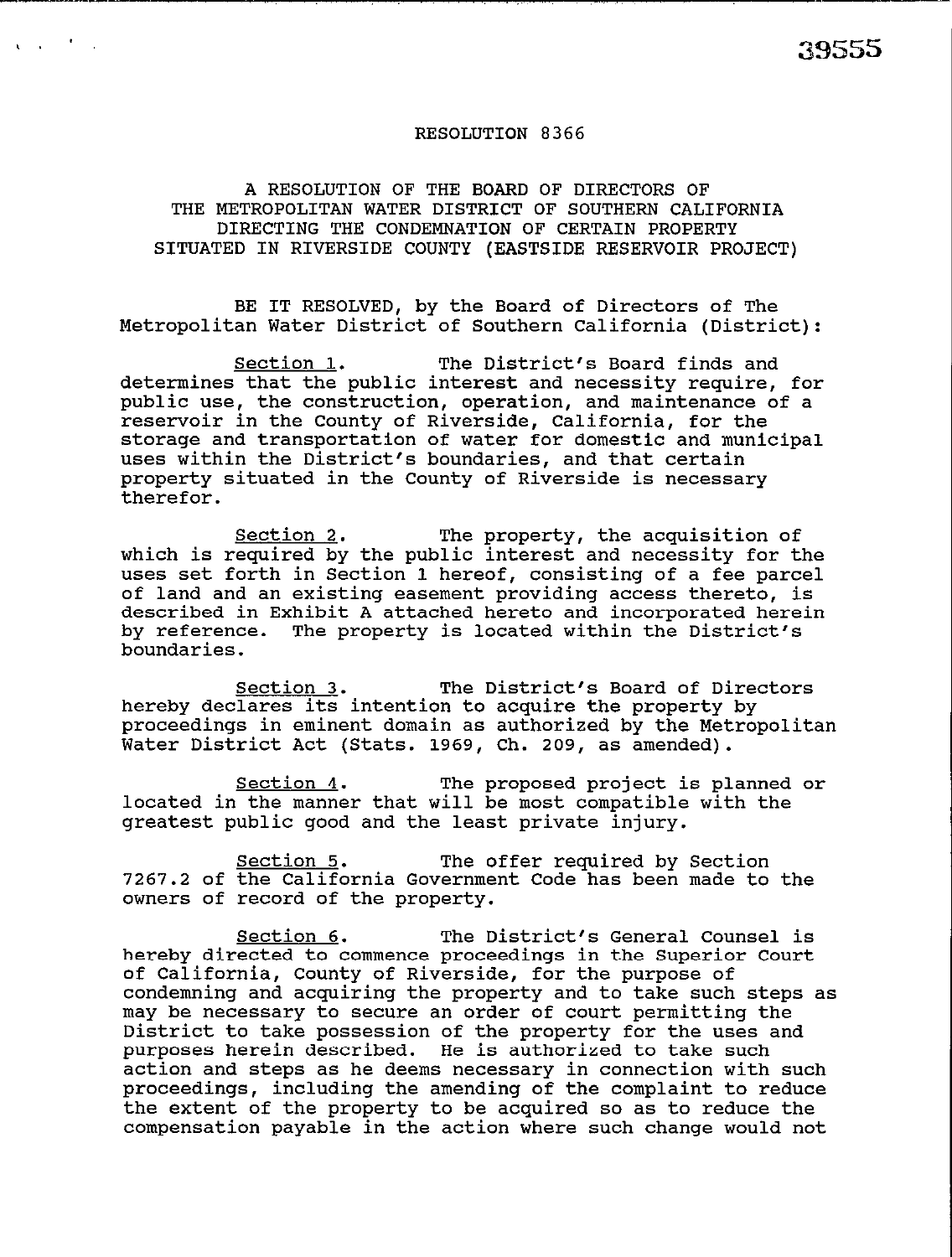substantially impair the construction and operation of the said public works, and to incur expenses necessary and incidental to the action.

I HEREBY CERTIFY, that the foregoing resolution was adopted at the meeting of the Board of Directors of The Metropolitan Water District of Southern California held the 14th day of April, 1992, by vote of two-thirds of all its members, and I further certify that the foregoing is a full, true and correct copy of the resolution.

> Executive Secretary The Metropolitan Water District of Southern California

RDT:pmsm eastland.res

 $\ddot{\bullet}$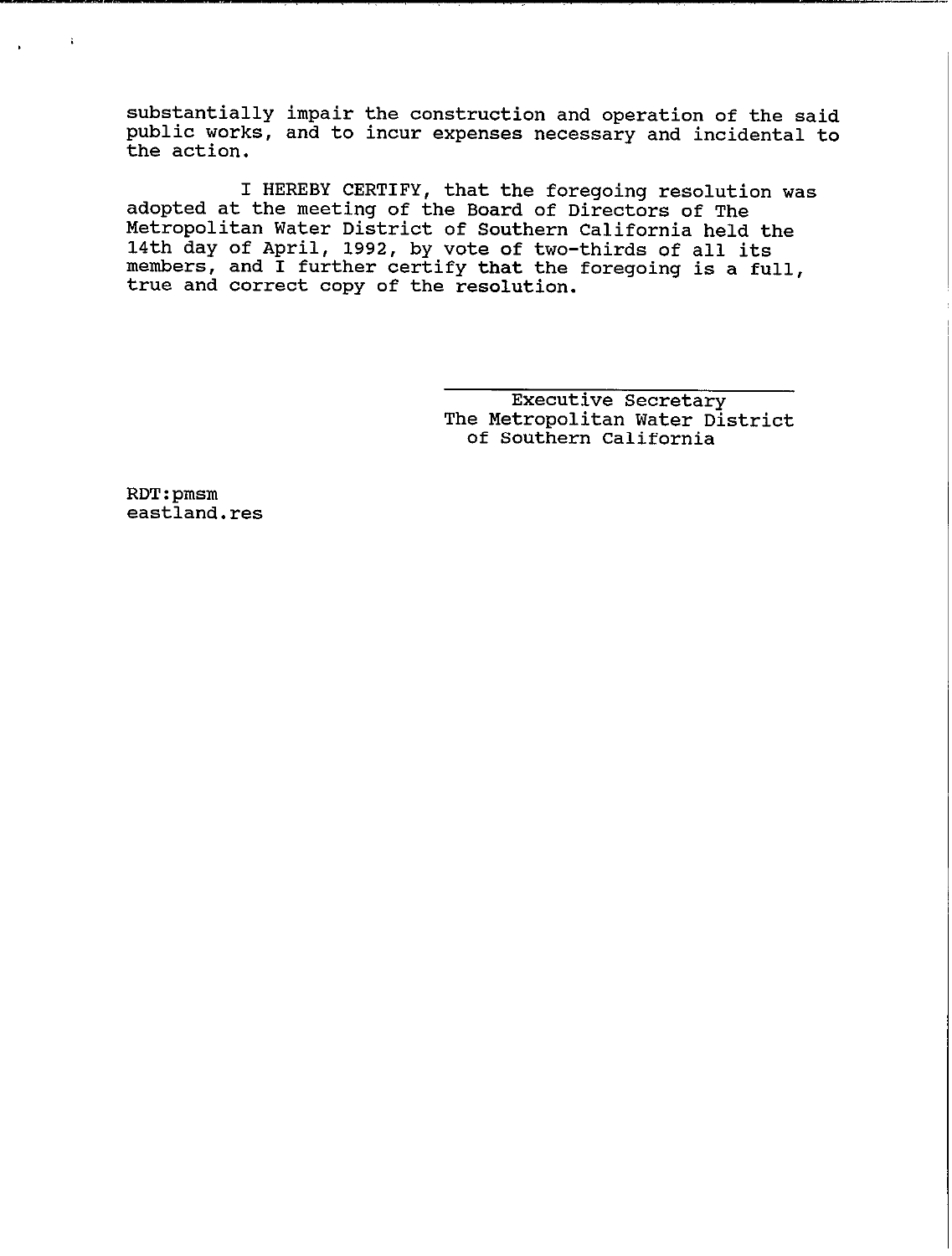# EXHIBIT A

- Fee simple in property described as parcel 1 in the attached Appendix.  $1.$
- An existing easement to the above-referenced fee<br>property described as Parcel 2 in the attached<br>Appendix.  $2.$

 $\bar{\chi}$ 

 $\sim$   $\sim$ 

 $\bullet$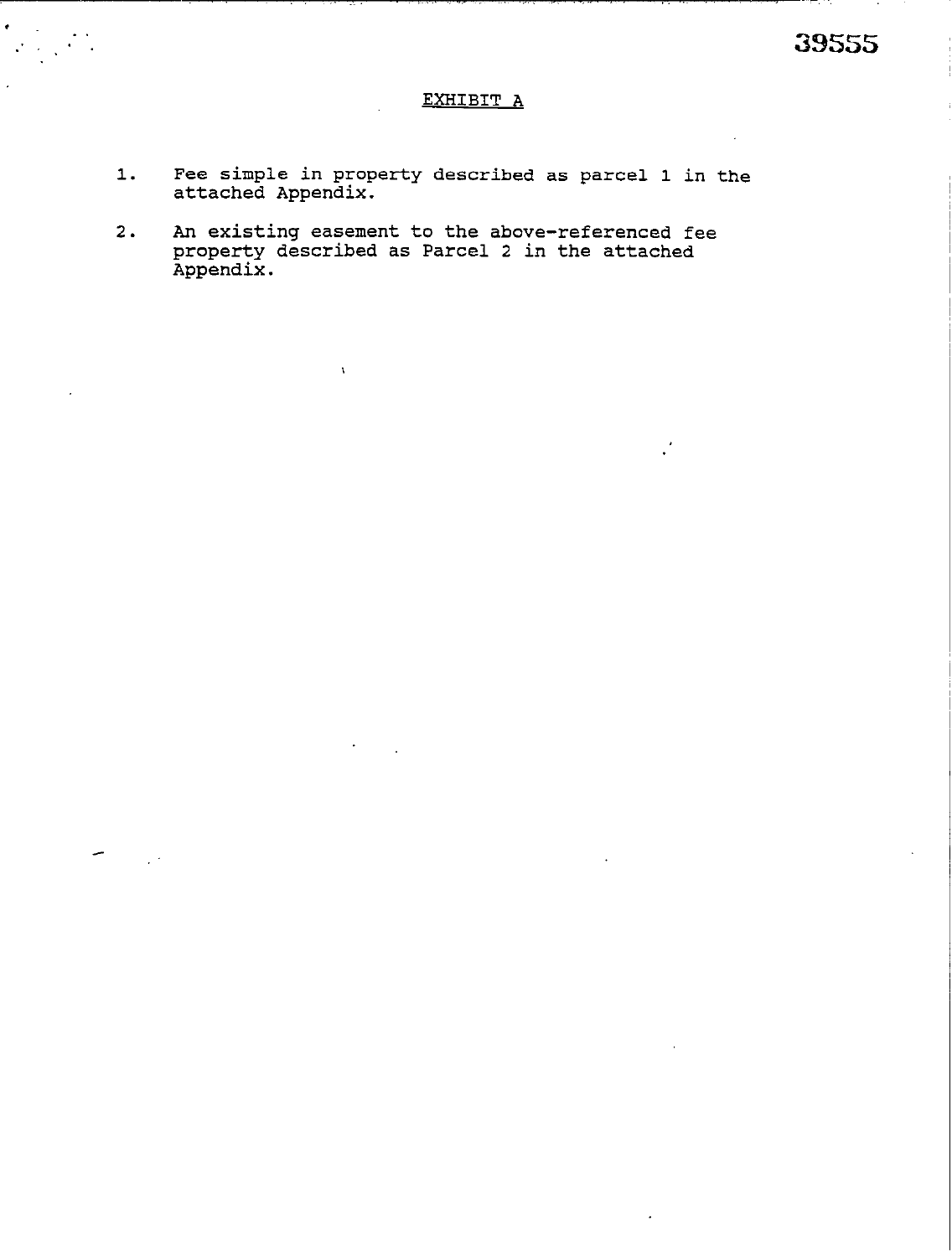39555

### APPENDIX

144-l-41 Embly, et al

,, -.~\_i~~.

## **EARCEL 1**

Government Lots 1, 2, 7 and 8 in fractional Section 35, Township 5 South, Range 2 West, San Bernardino Base and Meridian, County of Riverside, State of California, according to the official plat of said land filed in the District Land Office, January 14, 1681.

### PARCEL 2

A permanent non-exclusive right of way and easement for road purposes and for the purpose of installing, constructing, repairing, maintaining and removing power and telephone poles, cross arms, and lines and pipe lines for transporting water, oil products, gas or any other material or substance over the easterly 40 feet of the southwest quarter of the northeast quarter of Section 2, Township 6 South, Range 2 West, San Bernardino Base and Meridian, and the easterly 40 feet of Government Lot 2 in fractional Section 2, Township 6 South, Range 2 West, San Bernardino Base and Meridian, County of Riverside, State of California, according to the official plat of said land filed in the District Land Office, January **14,**  1881.

\_ GVG/ad3